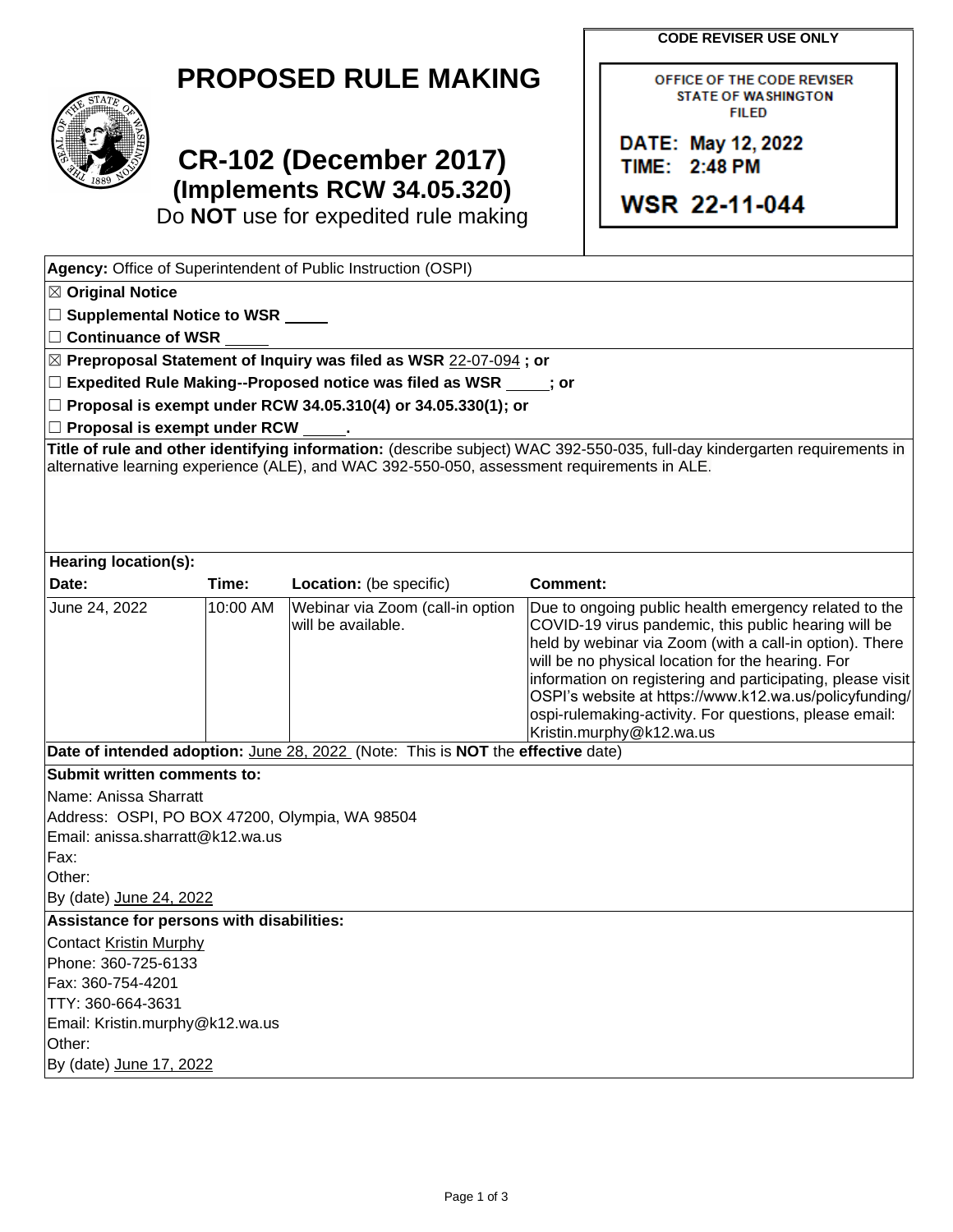| Purpose of the proposal and its anticipated effects, including any changes in existing rules: OSPI is proposing rule<br>language to expand the methods through which the Washington Kindergarten Inventory of Developing Skills (WaKIDS)<br>assessment and full-day kindergarten can be implemented in an ALE setting. Specifically, proposed language would allow<br>synchronous digital instructional contact as a method of conducting observations for the WaKIDS assessment. |                                             |                                                                                                                     |                                 |  |  |  |  |
|-----------------------------------------------------------------------------------------------------------------------------------------------------------------------------------------------------------------------------------------------------------------------------------------------------------------------------------------------------------------------------------------------------------------------------------------------------------------------------------|---------------------------------------------|---------------------------------------------------------------------------------------------------------------------|---------------------------------|--|--|--|--|
| Reasons supporting proposal: Conducting observations using synchronous digital instructional contact is currently<br>prohibited, thus excluding students participating in certain learning options from the benefits of the assessment tool and full-<br>day kindergarten programs.<br>The COVID-19 pandemic created space for and challenged schools to explore new ways of conducting student observations                                                                      |                                             |                                                                                                                     |                                 |  |  |  |  |
|                                                                                                                                                                                                                                                                                                                                                                                                                                                                                   |                                             | and gathering evidence for the assessment portion of WaKIDS. This experience allowed OSPI to reflect on the lessons |                                 |  |  |  |  |
| learned and at how the assessment might be effectively implemented with greater flexibility than previous language allowed.<br>Statutory authority for adoption: RCW 28A.232.010                                                                                                                                                                                                                                                                                                  |                                             |                                                                                                                     |                                 |  |  |  |  |
| <b>Statute being implemented:</b>                                                                                                                                                                                                                                                                                                                                                                                                                                                 |                                             |                                                                                                                     |                                 |  |  |  |  |
| Is rule necessary because of a:                                                                                                                                                                                                                                                                                                                                                                                                                                                   |                                             |                                                                                                                     |                                 |  |  |  |  |
| Federal Law?                                                                                                                                                                                                                                                                                                                                                                                                                                                                      |                                             |                                                                                                                     | $\Box$ Yes<br>$\boxtimes$ No    |  |  |  |  |
|                                                                                                                                                                                                                                                                                                                                                                                                                                                                                   | <b>Federal Court Decision?</b>              |                                                                                                                     | $\Box$ Yes<br>$\boxtimes$ No    |  |  |  |  |
| <b>State Court Decision?</b>                                                                                                                                                                                                                                                                                                                                                                                                                                                      |                                             |                                                                                                                     | $\Box$ Yes<br>$\boxtimes$ No    |  |  |  |  |
| If yes, CITATION:                                                                                                                                                                                                                                                                                                                                                                                                                                                                 |                                             |                                                                                                                     |                                 |  |  |  |  |
| matters:                                                                                                                                                                                                                                                                                                                                                                                                                                                                          | Name of proponent: (person or organization) |                                                                                                                     | $\Box$ Private                  |  |  |  |  |
|                                                                                                                                                                                                                                                                                                                                                                                                                                                                                   |                                             |                                                                                                                     | $\Box$ Public<br>□ Governmental |  |  |  |  |
|                                                                                                                                                                                                                                                                                                                                                                                                                                                                                   | Name of agency personnel responsible for:   |                                                                                                                     |                                 |  |  |  |  |
|                                                                                                                                                                                                                                                                                                                                                                                                                                                                                   | Name                                        | <b>Office Location</b>                                                                                              | Phone                           |  |  |  |  |
| Drafting:                                                                                                                                                                                                                                                                                                                                                                                                                                                                         | Anissa Sharratt                             | OSPI, 600 S. Washington Street, Olympia, WA                                                                         | 360-725-6229                    |  |  |  |  |
| Implementation:                                                                                                                                                                                                                                                                                                                                                                                                                                                                   | Anissa Sharratt                             | OSPI, 600 S. Washington Street, Olympia, WA                                                                         | 360-725-6229                    |  |  |  |  |
| Enforcement:                                                                                                                                                                                                                                                                                                                                                                                                                                                                      |                                             |                                                                                                                     |                                 |  |  |  |  |
| Is a school district fiscal impact statement required under RCW 28A.305.135?<br>$\Box$ Yes<br>$\boxtimes$ No<br>If yes, insert statement here:                                                                                                                                                                                                                                                                                                                                    |                                             |                                                                                                                     |                                 |  |  |  |  |
| Name:<br>Address:<br>Phone:<br>Fax:<br>TTY:<br>Email:<br>Other:                                                                                                                                                                                                                                                                                                                                                                                                                   |                                             | The public may obtain a copy of the school district fiscal impact statement by contacting:                          |                                 |  |  |  |  |
| Is a cost-benefit analysis required under RCW 34.05.328?                                                                                                                                                                                                                                                                                                                                                                                                                          |                                             |                                                                                                                     |                                 |  |  |  |  |
| Name:<br>Address:<br>Phone:<br>Fax:                                                                                                                                                                                                                                                                                                                                                                                                                                               |                                             | $\Box$ Yes: A preliminary cost-benefit analysis may be obtained by contacting:                                      |                                 |  |  |  |  |